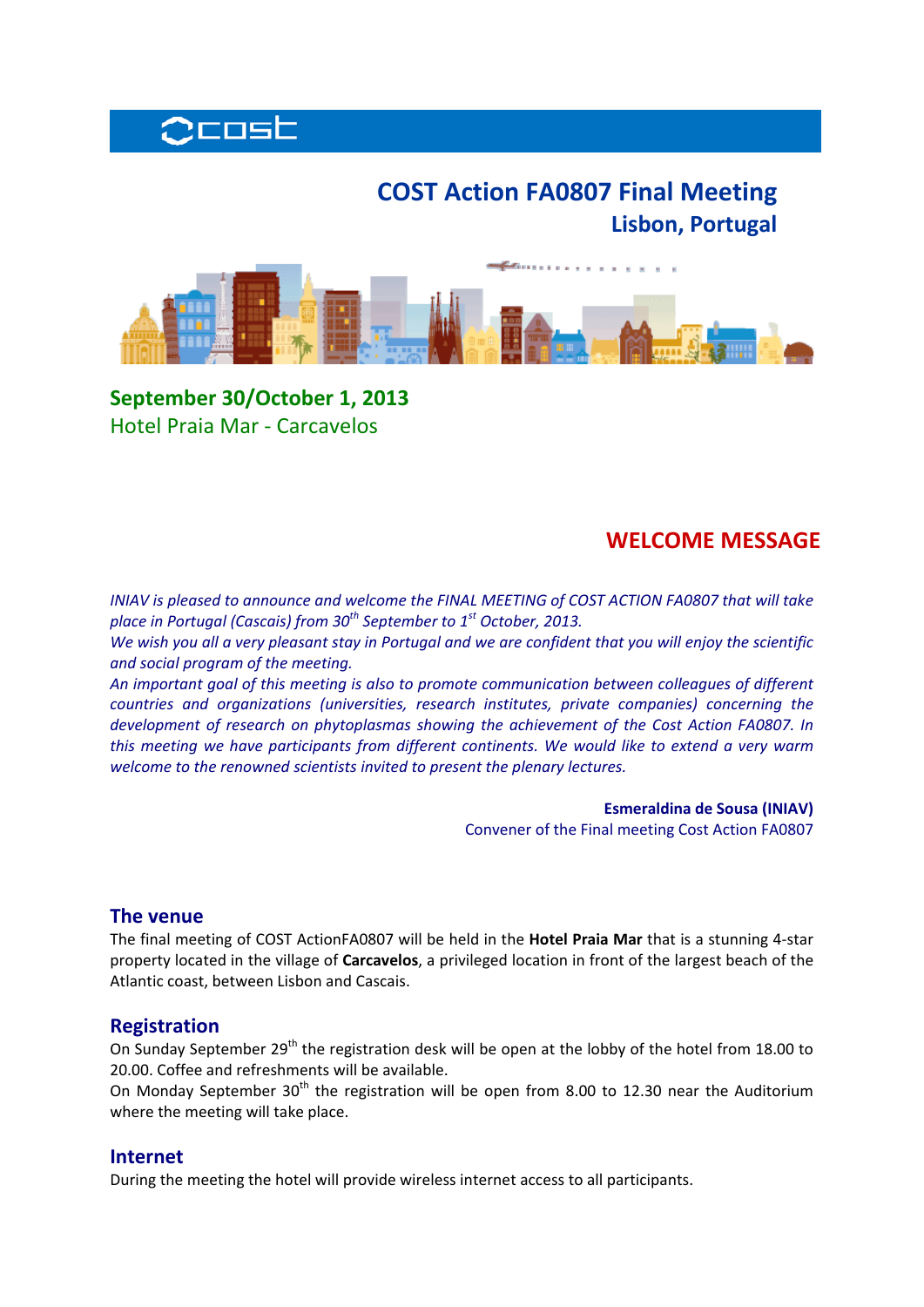## **Accommodation and Transport**

Hotel Praia Mar is located in Carcavelos, facing the beach, and at the entrance of the Estoril Coast, with the city of Sintra; also offering panoramic views of the Atlantic coast from the  $8<sup>th</sup>$  floor.

It is located only a few minutes of the **Lisbon‐Cascais highway (A5)** and at 15 minutes by foot, of the Carcavelos train station, that has a connection to the **Cais do Sodré** station, the latter with direct access to the subway of Lisbon.

http://www.sw‐hotelguide.com/portugal/estoril/praia‐mar‐hotel/pt/location.html

#### **Hotel and subway maps:**

http://www.carcaveloshotelmar.com/Hotel\_Praia\_Mar\_View\_Map.html



http://www.metrolisboa.pt/informacao/planear-a-viagem/diagrama-e-mapa-de-rede/

#### **How to reach the hotel from Lisbon airport:**

- **1)** Just outside the arrival terminal at airport: take the subway to **S.SEBASTIÂO station** (**red line); at ALAMEDA station** move to **Green line**, direction to **CAIS DO SODRÉ** (from airport to Cais do Sodré you spend 30 minutes and the ticket is about  $1.40 \in$ ). In **CAIS DO SODRÉ** move to train toward **CASCAIS**. Get out on **CARCAVELOS Station** (3 €). Walk 12 minutes by **Avenida S. Jorge and turn on right to the street Rua do Gurué** (walk 3 minutes to **Hotel Praia‐Mar**). The METRO (subway) works since 6:30 am until 1:00 pm.
- **2)** You can also take a taxi to **CAIS DO SODRÉ** (about 12‐15 €) or directly to Hotel (maximum 30 $\epsilon$  - 3/4 persons).

**3)** By car: **GPS coordinates**: Latitude: 38°40'59.89"N Longitude: 9°20'31.32"O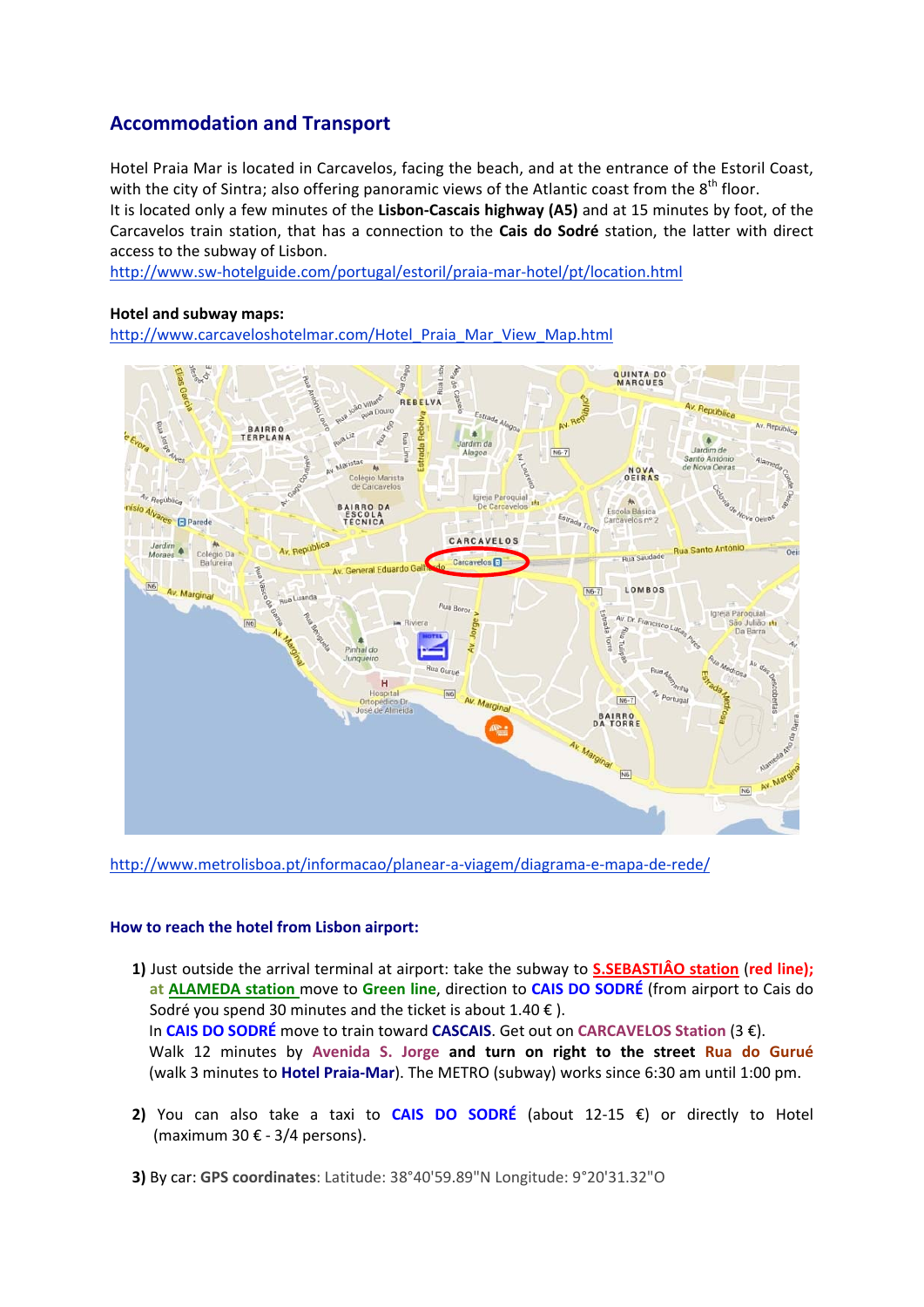## **Fees to Final Meeting (two nights)**

Prices (all taxes included): Single room: 97 € per night Double room: 134 € per night

**The price includes:** Room and breakfast. Welcome drink with *Porto wine*, a farewell with a special *Carcavelos wine* and refreshments; 4 coffee breaks, 2 lunches, social dinner and tourist tour by Estoril coast.

**Extra hotel nights** (breakfast and all taxes are included):

Single room:  $60 \text{ € per night}$ Double room: 70 € per night

#### **Meals and coffee breaks**

Lunches (September, 30 and October, 1) will be provided in the hotel on the  $8^{nd}$  floor and are included in the registration fees. Coffee breaks will be served during morning and afternoon. On September 30 (Monday) afternoon a tourist tour by Estoril coast will take place. All participants are invited for the social dinner.

**Accompanying persons** can participate in coffee breaks, lunches, tourist tour and social dinner. The participation is free.

### **Payment**

**1)** Payment at the hotel **2)** By transfer Account name: Praia Mar Empreendimentos Hoteleiros SA IBAN code: PT50 0033 0000 0238 0005 601 42 BIC (SWIFT): BCOMPTPL

Payment reference: **COST meeting**, delegate first and last name Hotel phone/email: +351214585100 / praiamar@themahotels.pt

## **Contacts**

#### **Informations:**

Esmeraldina de Sousa: esmeraldina.sousa@iniav.pt; sousaesmeraldina@gmail.com Graça Camacho: graça.camacho@iniav.pt

**Cost meeting registration :** esmeraldina.sousa@iniav.pt

**Hotel registration:** Hotel phone /email: +351214585100 / praiamar@themahotels.pt

#### **Phone numbers**

Emergency number: 112 Country code: + 351 Hotel: + 351 214585100